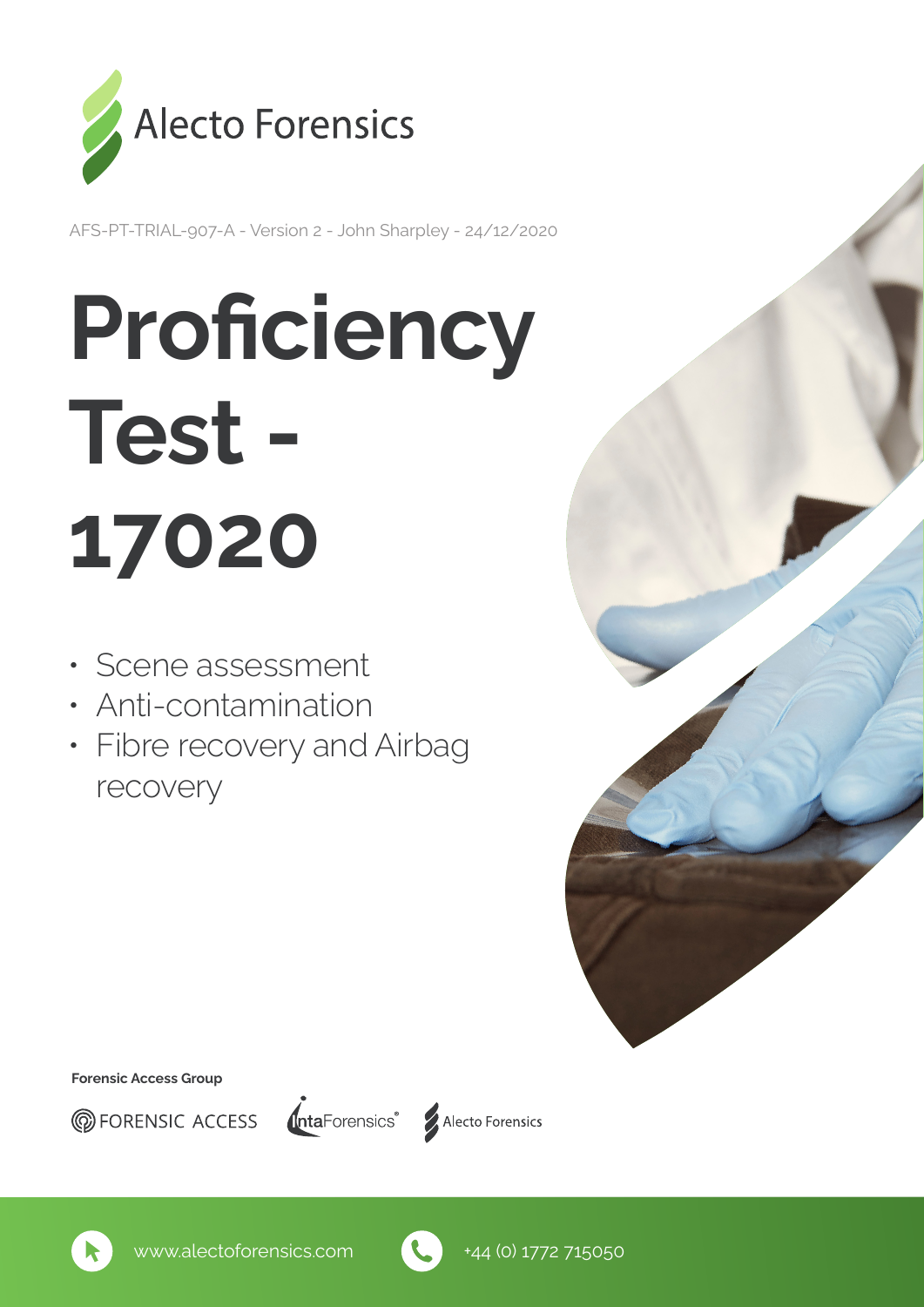# Proficiency Test

#### Fibre recovery and Airbag recovery

This PT is designed for police forces to send a CSI to a volume crime burglary to assess the scene. They will be expected to look for and recover an airbag from a car and to recover fibres to a sufficient standard to allow a comparison between the recovered items and the donor items. They should be recovered following force protocols and procedures. There will also be a pre-deployment phase and anti-contamination measures will be included. The Proficiency Test is open to all UK Police forces.

It is preferred that participants attend our dedicated unit at Watchfield to partake in the PT, as this will provide consistency in both the test and resulting report, thereby allowing for a meaningful anonymous inter-force comparison report to be prepared and distributed. However, should a force require that the PT take place at one of their premises, then this can be accommodated but may impact on any inter-force comparison.

In addition, Alecto Forensics also offer a Pre-PT (Phase 1) inspection, in which we will attend a nominated CSI unit in force and carry out an interview with a pre-selected CSI that will cover subjects such as security, pre-deployment, anti-contamination, vehicles, stores, consumables, etc., and result in a formal written report on our findings. This can then be followed by a PT as part of the package or it can be undertaken as a stand-alone product (prices for the standalone inspection on application).

#### Peer to Peer / Inter-Force Comparison

Wherever possible, Alecto Forensic Services (AFS) will endeavour to structure proficiency tests into groups to enable anonymised peer-to-peer/inter-force comparison of participants in respect of Phase 2 capability. These results will be tabulated as part of your return, giving you the opportunity to pursue best practice advice from peer police forces.

#### Anonymity

Participants may attend the proficiency test anonymously under badge number or can attend under force name and participant name.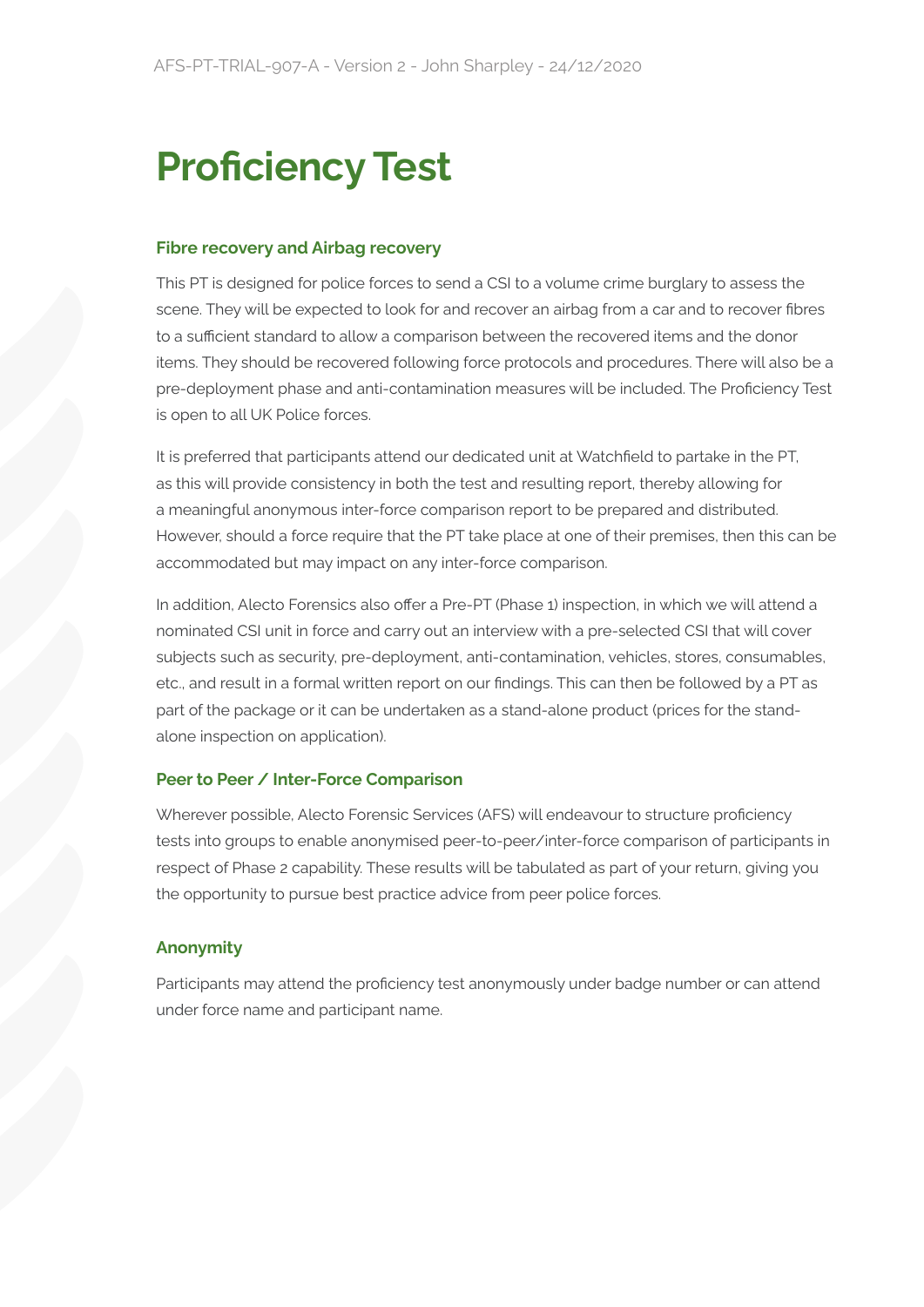# Proficiency Test

There will be a pre-deployment phase covering information handling and communication. Participants will then carry out a crime scene examination of a mock scene, visually recording the scene to a satisfactory standard, identifying, recording and recovering a car airbag and identifying, recording and recovering fibres. This should be undertaken following their current in-force procedures and anti-contamination precautions.

A mock victim will describe the scene and circumstances to the CSI, who will then be expected to carry out their examination. An assessor will be present throughout, recording the participants actions which will then form the basis of the report. The mock victim and the assessor may well be the same individual.

The assessor will endeavour to commence their interview at the CSI unit by 0930 hrs and complete by 1430 hrs the same day. The CSI selected will then attend Alecto Forensics site by 1000 hrs on the agreed date for their proficiency test, which should be completed along with the de-brief by approximately 1430 hrs.

## Phase 1 and Phase 2 Proficiency Test

The Proficiency test end to end process (Phase 1 and Phase 2) is £3975 per person and covers:

- Phase 1 Attendance at a CSI unit and an interview covering security, pre-deployment, anticontamination, vehicles, stores, consumables, etc.
- Phase 2 The actual PT at a mock scene covering the pre-deployment, anti-contamination measures, image recording, examination and recovery of exhibits, packaging, and scene report for one attendee.
- Production of a report covering Phase 1 and 2
- Processing of a car airbag to recover appropriately for a meaningful examination.
- Processing of fibres to show the CSI has recovered enough material for a meaningful comparison to the donor item.
- Production of an inter-force tabulated report to compare several forces who have participated in the same PT over a specific time period. This will be anonymous, with each force being referred to alphabetically and only being aware of their own identity.

A full written report will be completed, peer reviewed and sent electronically to the nominated recipient. The inter-force report will follow for the cohort once sufficient PTs (6) have been completed.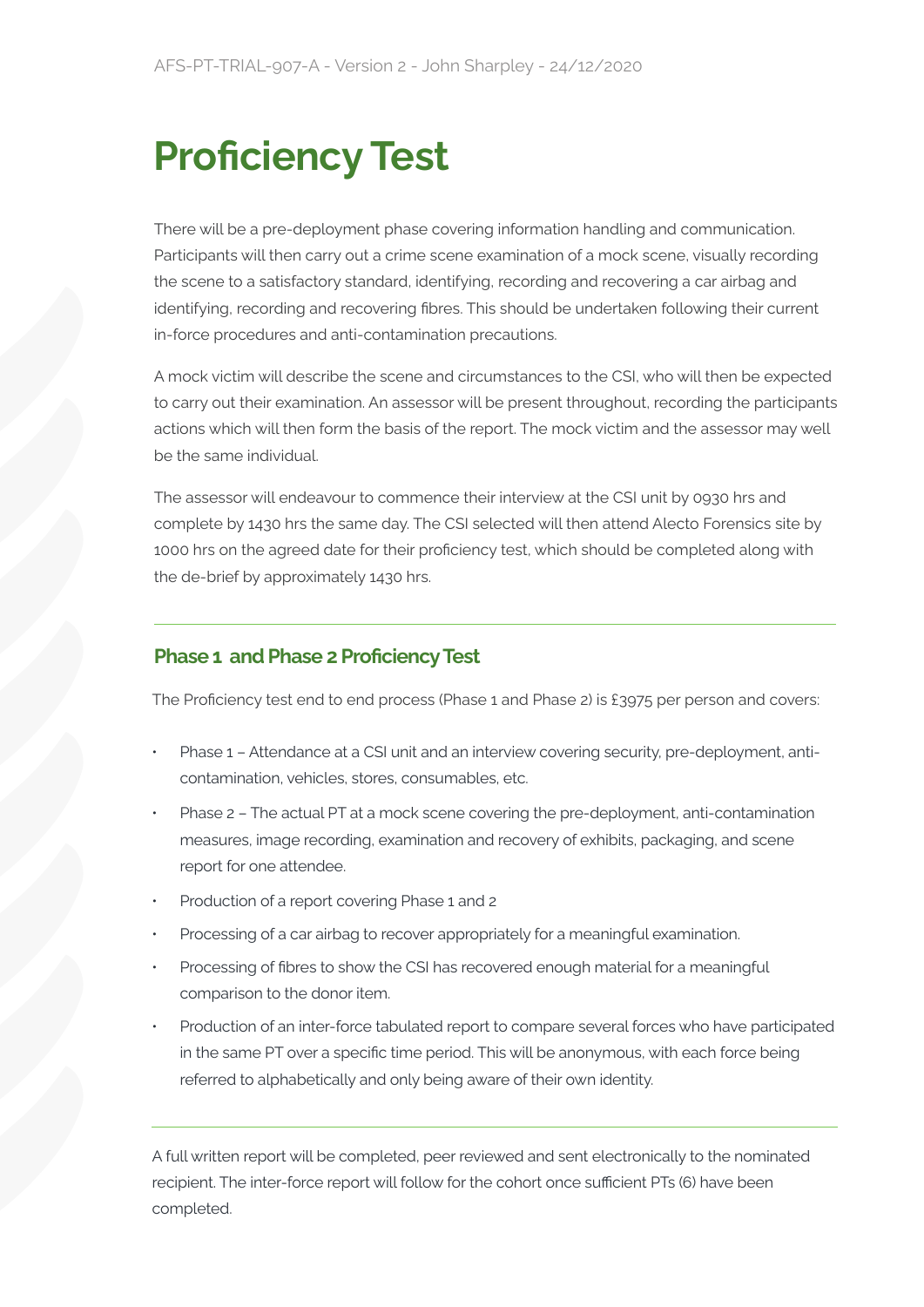# Proficiency Test Timetable

## Phase 2 Evidence Processing Proficiency Test

The Evidence Processing Proficiency test (Phase 2 only) is £2950 per person and covers:

The actual PT at a mock scene covering the pre-deployment, anti-contamination measures, image recording, examination and recovery of exhibits, packaging, and scene report for one attendee.

- Processing of a car airbag to recover appropriately for a meaningful examination.
- Processing of fibres to show the CSI has recovered enough material for a meaningful comparison to the donor item.
- Production of a report to cover phase 2.
- Production of an inter-force tabulated report to compare several forces who have participated in the same PT over a specific time period. This will be anonymous, with each force being referred to alphabetically and only being aware of their own identity.

The CSI selected will attend Alecto Forensics site at Watchfield in Oxfordshire by 1000 hrs on the agreed date for their proficiency test, which should be completed along with the de-brief by approximately 1430 hrs.

A full written report will be completed, peer reviewed and sent electronically to the nominated recipient. The inter-force report will follow for the cohort once sufficient PTs (6) have been completed.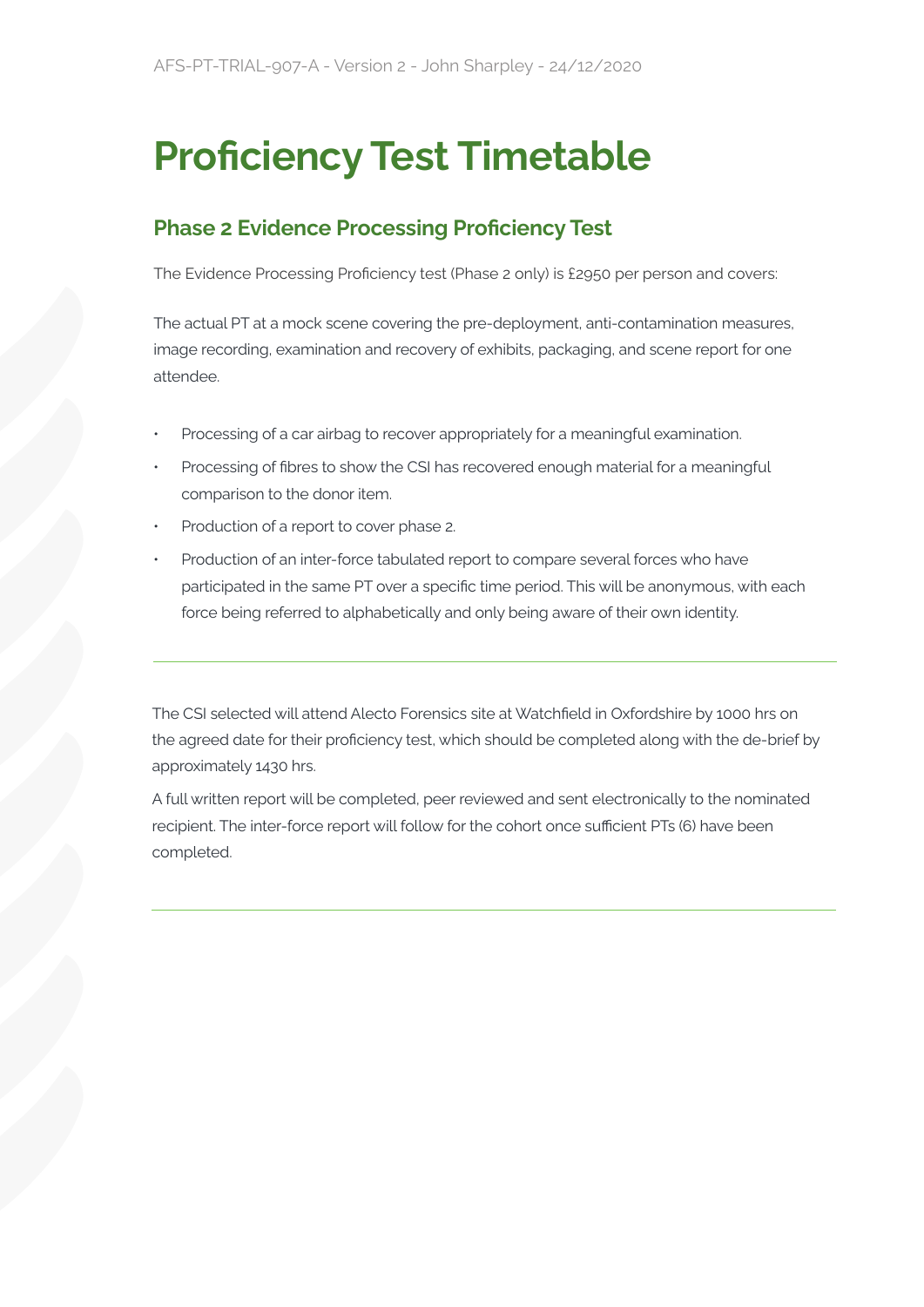# Proficiency Test Timetable

## Phase 2 Proficiency Test

The Proficiency test with no evidence processing is £2200 per person and covers:

The actual PT at a mock scene covering the pre-deployment, anti-contamination measures, image recording, examination and recovery of exhibits, packaging, and scene report for one attendee.

- Production of a report to cover phase 2.
- Production of an inter-force tabulated report to compare several forces who have participated in the same PT over a specific time period. This will be anonymous, with each force being referred to alphabetically and only being aware of their own identity.

The CSI selected will attend Alecto Forensics site at Watchfield in Oxfordshire by 1000 hrs on the agreed date for their proficiency test, which should be completed along with the de-brief by 1430 hrs.

A full written report will be completed, peer reviewed and sent electronically to the nominated recipient. The inter-force report will follow for the cohort once sufficient PTs (6) have been completed.

Any bespoke requests will need to be submitted to info@alectoforensics.com. This should include full details of the agencies requirements so an estimate can be produced.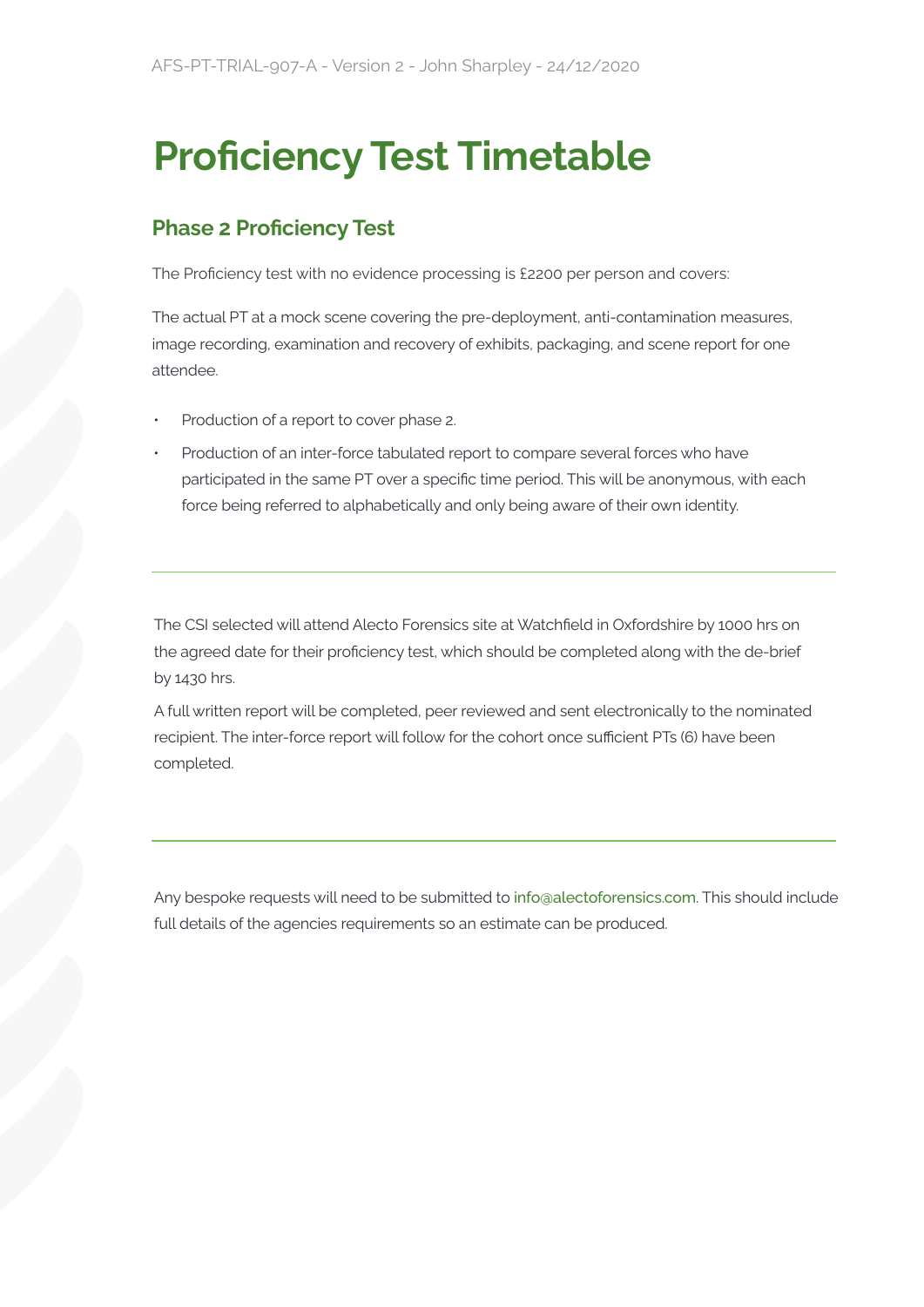## Eligibility Criteria for Participation

- Participants should be trained to attend and examine volume crime scenes including burglary dwellings as a lone worker.
- Participants must have been assessed and passed as currently competent in volume CSI scenes by their agency's internal standards.
- Participants must be employed by an agency requiring proficiency testing for crime scene examinations.
- Participants must be currently fulfilling full operational duties.

## **Confidentiality**

CSIs attending the proficiency test can be referred to by their force ID number (or other unique reference number) to maintain confidentiality whilst allowing AFS to keep a record of proficiency test history, thereby ensuring that no participant repeats a previous proficiency test.

This unique reference will not be included in any report, which will retain anonymity whilst permitting forces to share results in an effort to improve quality. The responsibility for sharing information will rest with the participating forces, however Alecto Forensics may act as an intermediary if so requested.

#### Reporting and Feedback

The reports will be sent out in PDF format. They will be accompanied by a feedback form to measure Alecto Forensics performance, which the participants will be encouraged to complete. This will then be used internally to monitor and improve the performance of AFS.

If a force feels unhappy with any aspect of the Proficiency Test or Alecto's performance, this should be fed back through the feedback forms. This can then be escalated within Alecto Forensics, with the feedback, test, and results being scrutinised and the force advised of the outcome.

## Further Information

Whilst changes to a Proficiency Test once booked and arrangements confirmed are unlikely to happen, forces should provide an emergency contact number in the event of any last-minute occurrences that may impact upon the test.

Conversely, AFS staff attending a force location, will inform their contact of any unforeseen problems they encounter. In the event of a change with more notice, AFS will contact the person who booked the trial (or any named deputy) by telephone and follow this up with an e-mail. For any other changes, such as amendments to the PT content, location, etc., AFS will e-mail the force contact.